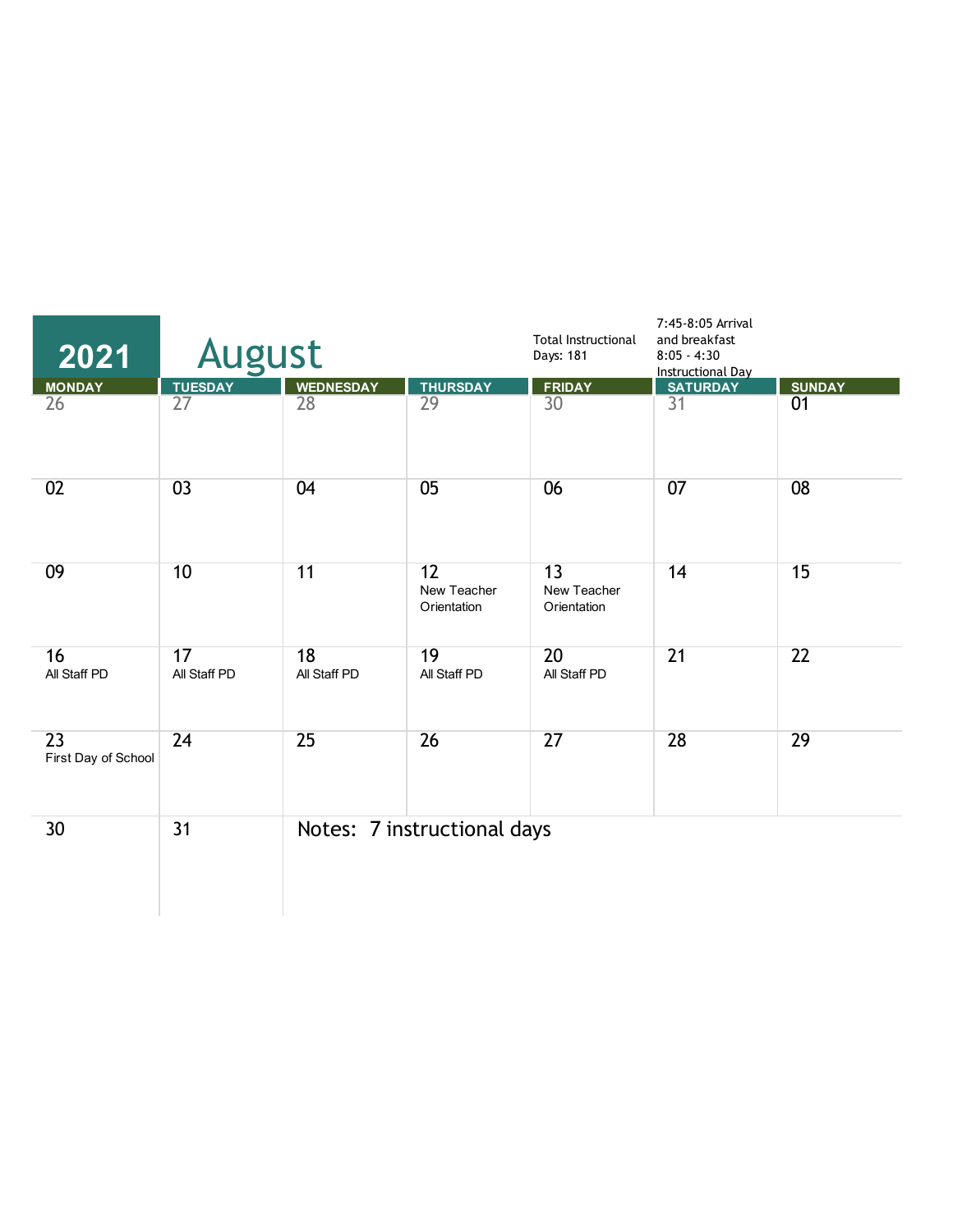| $\overline{2021}$                 |                           | September                               |                                                  |                 |                 |                 |
|-----------------------------------|---------------------------|-----------------------------------------|--------------------------------------------------|-----------------|-----------------|-----------------|
| <b>MONDAY</b>                     | <b>TUESDAY</b>            | <b>WEDNESDAY</b>                        | <b>THURSDAY</b>                                  | <b>FRIDAY</b>   | <b>SATURDAY</b> | <b>SUNDAY</b>   |
| 30                                | 31                        | 01                                      | $\overline{02}$                                  | $\overline{03}$ | 04              | 05              |
| 06<br><b>HOLIDAY</b><br>Labor Day | 07                        | 08                                      | 09                                               | 10              | 11              | 12              |
| 13                                | 14                        | 15<br>Back to School<br>Night 6th Grade | 16<br>Back to School<br>Night 7th & 8th<br>Grade | 17              | 18              | 19              |
| 20                                | $\overline{21}$           | $\overline{22}$                         | 23                                               | 24              | 25              | $\overline{26}$ |
| 27<br><b>NWEA TESTING</b>         | 28<br><b>NWEA TESTING</b> | 29<br><b>NWEA TESTING</b>               | 30                                               | 01              | 02              | 03              |
| 04                                | 05                        |                                         | Notes: 21 Instructional Days                     |                 |                 |                 |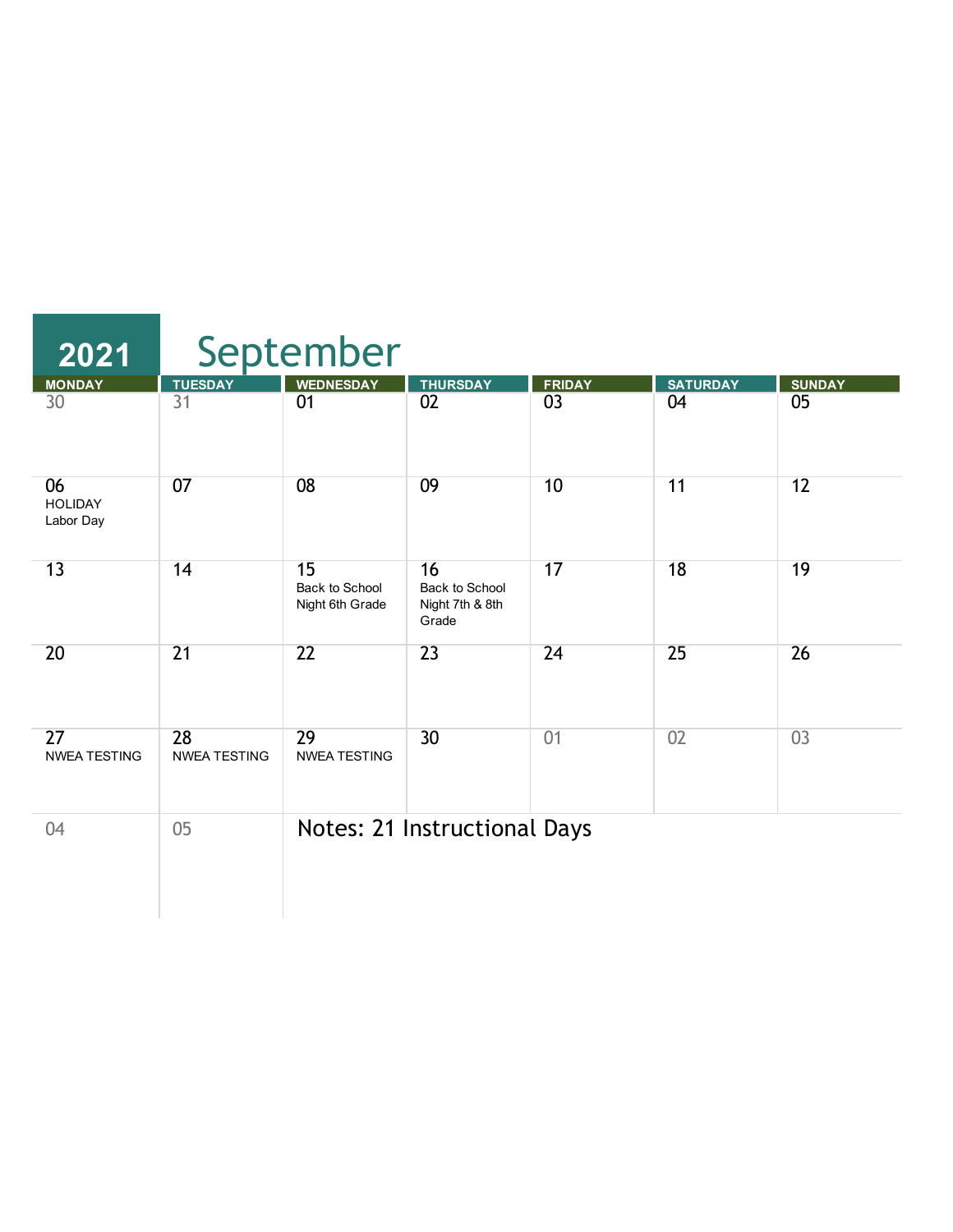| 2021                                   | October                   |                           |                                     |                           |                 |                 |  |  |
|----------------------------------------|---------------------------|---------------------------|-------------------------------------|---------------------------|-----------------|-----------------|--|--|
| <b>MONDAY</b>                          | <b>TUESDAY</b>            | <b>WEDNESDAY</b>          | <b>THURSDAY</b>                     | <b>FRIDAY</b>             | <b>SATURDAY</b> | <b>SUNDAY</b>   |  |  |
| 27                                     | 28                        | 29                        | 30                                  | 01                        | 02              | 0 <sup>3</sup>  |  |  |
| 04<br><b>NWEA TESTING</b>              | 05<br><b>NWEA TESTING</b> | 06<br><b>NWEA TESTING</b> | 07<br><b>NWEA TESTING</b>           | 08<br><b>NWEA TESTING</b> | 09              | 10              |  |  |
| 11<br><b>HOLIDAY</b><br>Columbus Day   | 12                        | 13                        | 14                                  | 15                        | 16              | 17              |  |  |
| 18<br><b>Student Led</b><br>Conference | 19                        | 20                        | $\overline{21}$                     | 22                        | $\overline{23}$ | 24              |  |  |
| 25                                     | 26                        | $\overline{27}$           | 28                                  | 29                        | 30              | $\overline{31}$ |  |  |
| 01                                     | 02                        |                           | <b>Notes: 19 Instructional Days</b> |                           |                 |                 |  |  |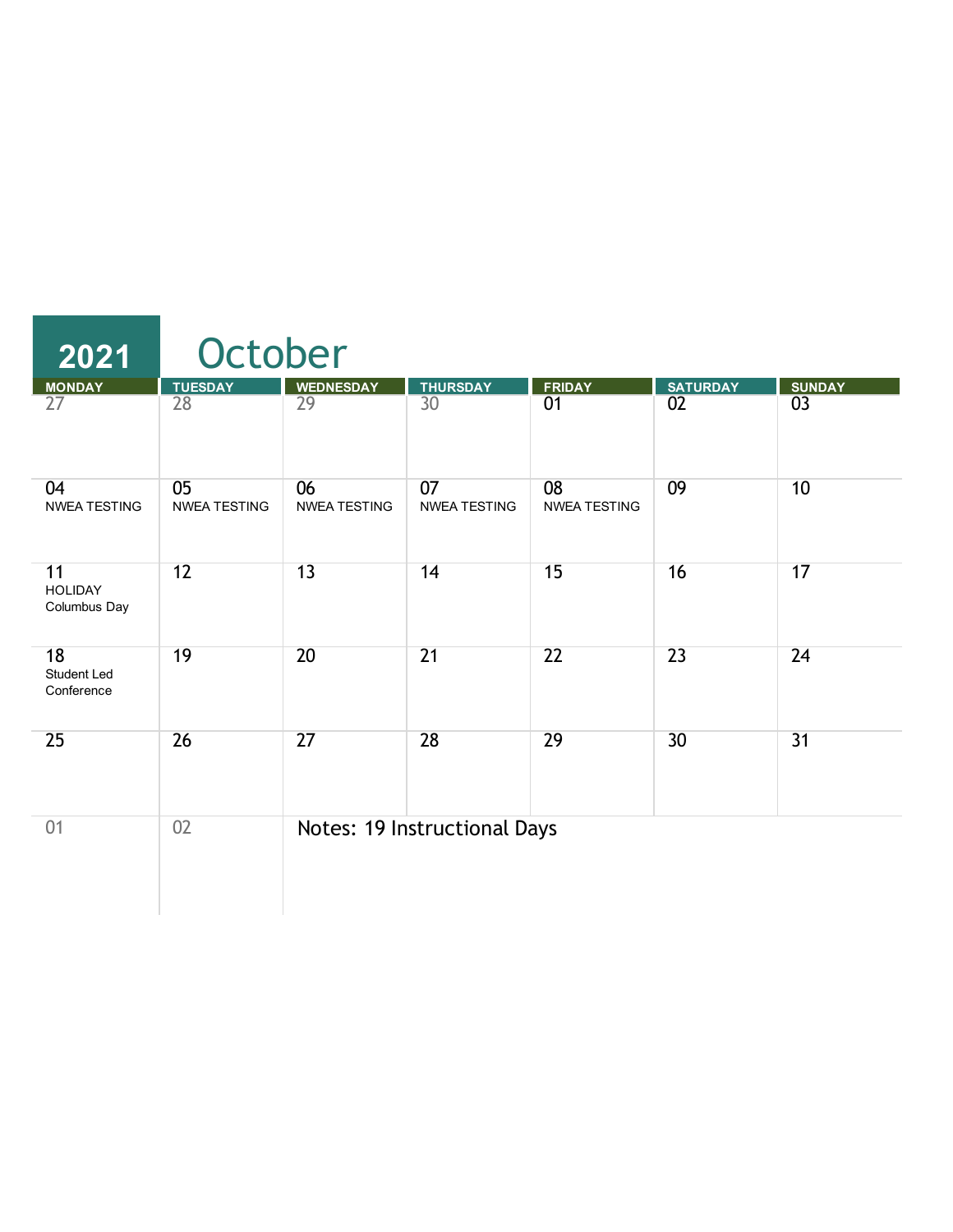| 2021          |                 | November                           |                                          |                                    |                 |                 |
|---------------|-----------------|------------------------------------|------------------------------------------|------------------------------------|-----------------|-----------------|
| <b>MONDAY</b> | <b>TUESDAY</b>  | <b>WEDNESDAY</b>                   | <b>THURSDAY</b>                          | <b>FRIDAY</b>                      | <b>SATURDAY</b> | <b>SUNDAY</b>   |
| 01            | 02              | $\overline{03}$                    | 04                                       | 05                                 | 06              | 07              |
| 08            | 09              | 10                                 | 11<br><b>HOLIDAY</b><br>Veteran's Day    | 12<br>School Closed                | 13              | 14              |
| 15            | 16              | 17                                 | 18                                       | 19                                 | 20              | $\overline{21}$ |
| 22            | 23              | 24<br>Thanksgiving<br><b>Break</b> | 25<br><b>HOLIDAY</b><br>Thanksgiving Day | 26<br>Thanksgiving<br><b>Break</b> | 27              | 28              |
| 29            | 30 <sup>2</sup> | 01                                 | 02                                       | 03                                 | 04              | 05              |
| 06            | 07              |                                    | <b>Notes: 17 Instructional Days</b>      |                                    |                 |                 |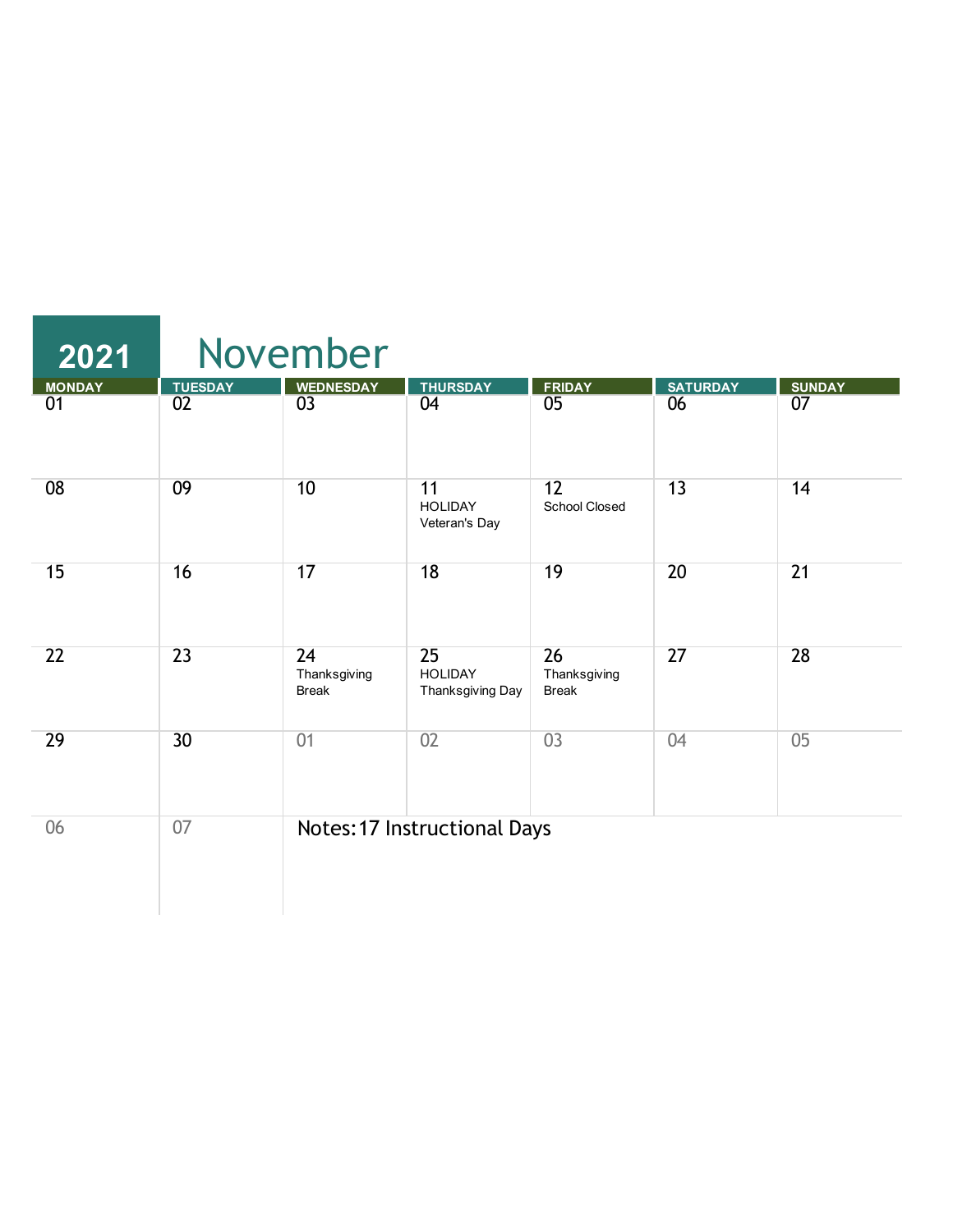| 2021                                                   |                           | <b>December</b>           |                              |                                              |                     |               |  |  |  |
|--------------------------------------------------------|---------------------------|---------------------------|------------------------------|----------------------------------------------|---------------------|---------------|--|--|--|
| <b>MONDAY</b>                                          | <b>TUESDAY</b>            | <b>WEDNESDAY</b>          | <b>THURSDAY</b>              | <b>FRIDAY</b>                                | <b>SATURDAY</b>     | <b>SUNDAY</b> |  |  |  |
| 29                                                     | 30                        | 01                        | $\overline{02}$              | $\overline{03}$                              | 04                  | 05            |  |  |  |
| 06                                                     | 07                        | 08                        | 09                           | 10                                           | 11                  | 12            |  |  |  |
| 13<br><b>Student Led</b><br>Conferences - No<br>School | 14                        | 15                        | 16                           | 17                                           | 18                  | 19            |  |  |  |
| 20                                                     | 21                        | 22                        | 23                           | 24<br><b>HOLIDAY</b><br><b>Christmas Eve</b> | 25<br>Christmas Day | 26            |  |  |  |
| 27<br><b>Winter Break</b>                              | 28<br><b>Winter Break</b> | 29<br><b>Winter Break</b> | 30<br><b>Winter Break</b>    | 31<br><b>Winter Break</b><br>New Year's Eve  | 01                  | 02            |  |  |  |
| 03                                                     | 04                        |                           | Notes: 16 Instructional Days |                                              |                     |               |  |  |  |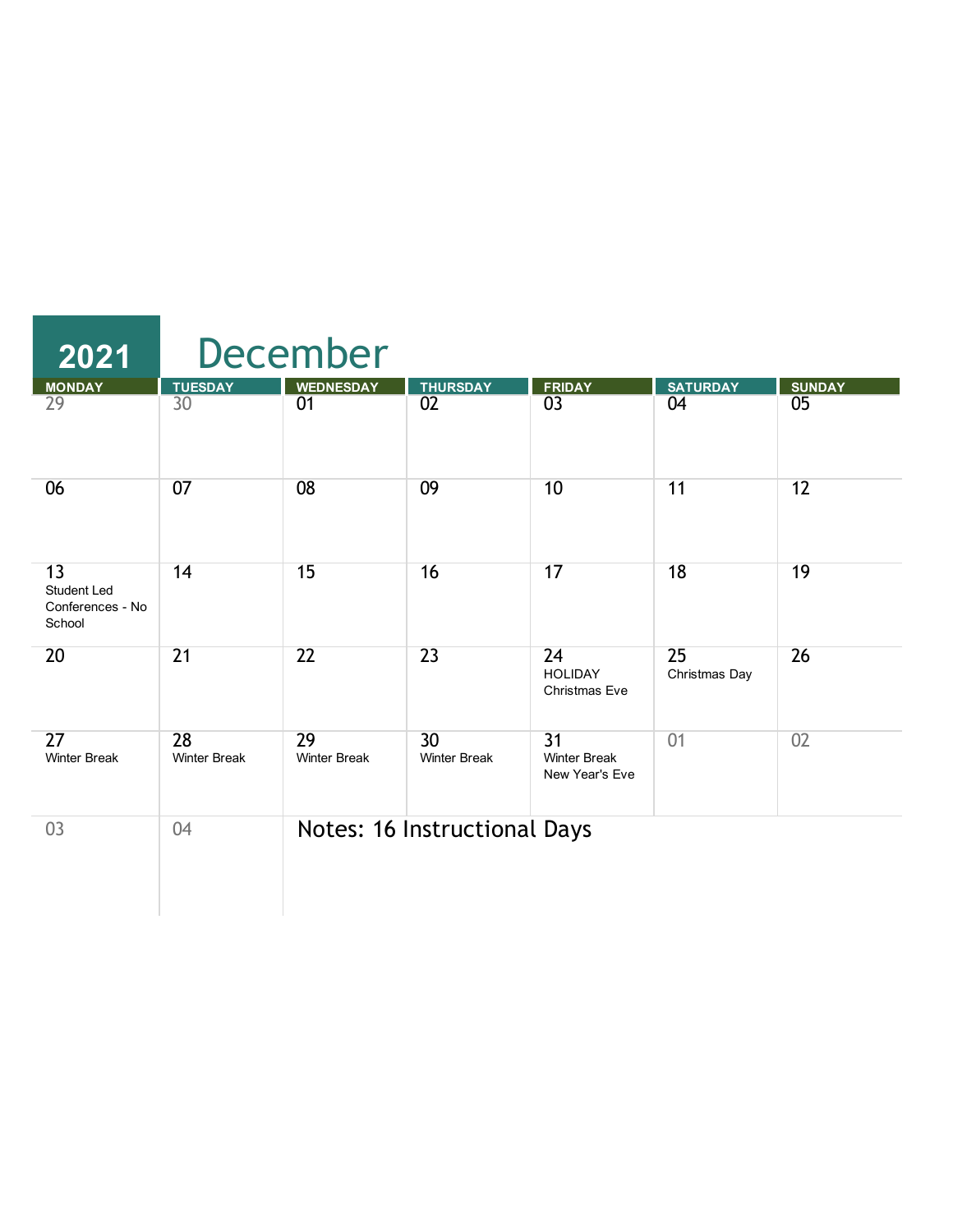| 2022                                                                | January                                                |                                                        |                                                        |                            |                 |               |  |  |
|---------------------------------------------------------------------|--------------------------------------------------------|--------------------------------------------------------|--------------------------------------------------------|----------------------------|-----------------|---------------|--|--|
| <b>MONDAY</b>                                                       | <b>TUESDAY</b>                                         | <b>WEDNESDAY</b>                                       | <b>THURSDAY</b>                                        | <b>FRIDAY</b>              | <b>SATURDAY</b> | <b>SUNDAY</b> |  |  |
| 27                                                                  | 28                                                     | $\overline{29}$                                        | $\overline{30}$                                        | $\overline{31}$            | 01              | 02            |  |  |
| 03<br><b>Winter Break</b>                                           | 04<br>School Closed for<br>Staff PD                    | 05                                                     | 06                                                     | 07                         | 08              | 09            |  |  |
| 10 <sup>°</sup><br><b>NWEA Testing</b><br>(Support Classes<br>Only) | 11<br><b>NWEA Testing</b><br>(Support Classes<br>Only) | 12<br><b>NWEA Testing</b><br>(Support Classes<br>Only) | 13<br><b>NWEA Testing</b><br>(Support Classes<br>Only) | 14<br>1st Semester<br>Ends | 15              | 16            |  |  |
| 17                                                                  | 18                                                     | 19                                                     | 20                                                     | 21                         | 22              | 23            |  |  |
| 24                                                                  | 25                                                     | 26                                                     | 27                                                     | 28                         | 29              | 30            |  |  |
| 31                                                                  | 01                                                     |                                                        | Notes: 18 Instructional Days                           |                            |                 |               |  |  |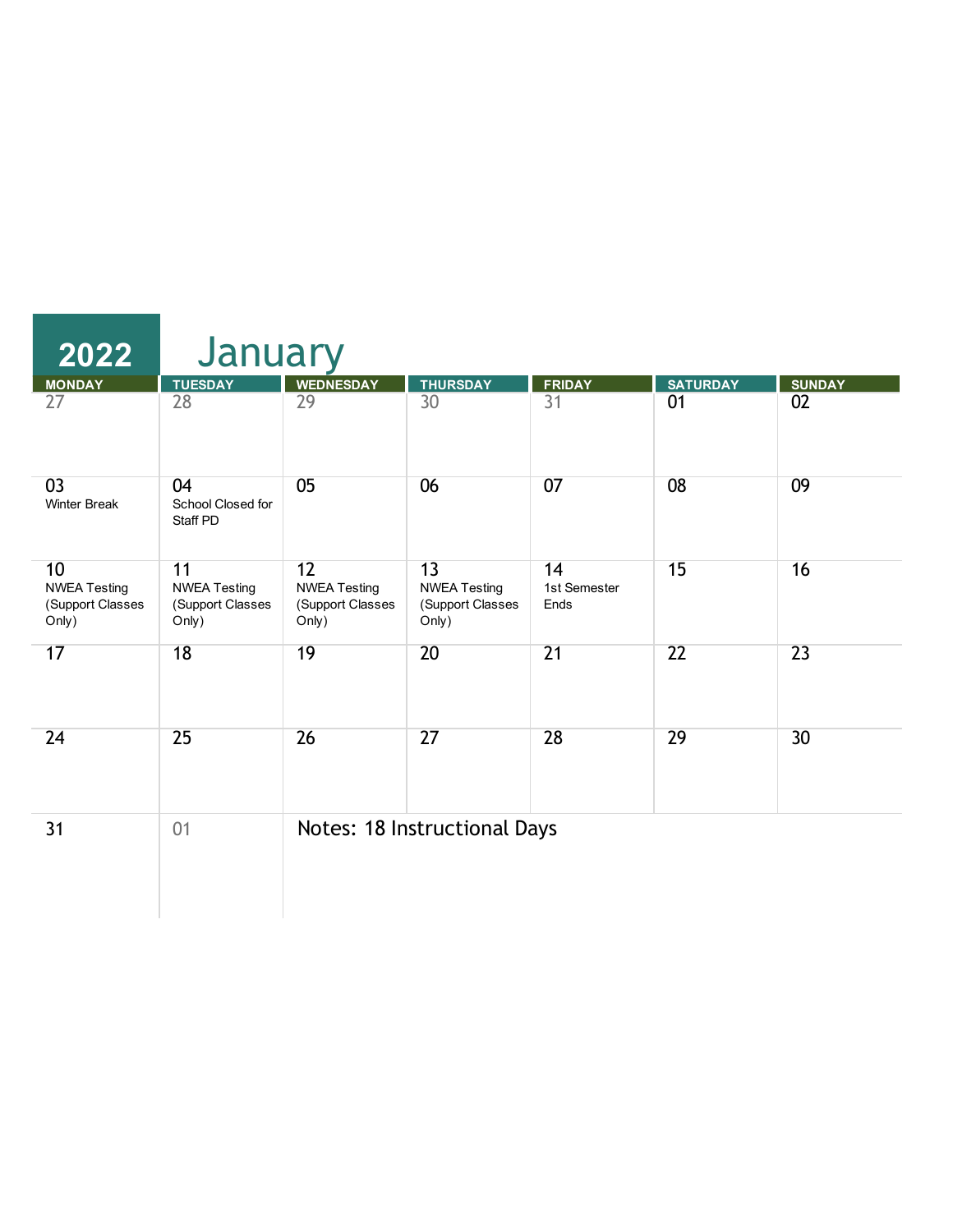| 2022                                                 |                 | February         |                              |                     |                 |                 |  |  |  |
|------------------------------------------------------|-----------------|------------------|------------------------------|---------------------|-----------------|-----------------|--|--|--|
| <b>MONDAY</b>                                        | <b>TUESDAY</b>  | <b>WEDNESDAY</b> | <b>THURSDAY</b>              | <b>FRIDAY</b>       | <b>SATURDAY</b> | <b>SUNDAY</b>   |  |  |  |
| $\overline{31}$                                      | 01              | $\overline{02}$  | $\overline{03}$              | 04                  | 05              | 06              |  |  |  |
| 07                                                   | 08              | 09               | 10                           | 11                  | $\overline{12}$ | $\overline{13}$ |  |  |  |
| 14                                                   | 15              | 16               | 17                           | 18<br>School Closed | 19              | 20              |  |  |  |
| $\overline{21}$<br><b>HOLIDAY</b><br>President's Day | $\overline{22}$ | 23               | 24                           | 25                  | $\overline{26}$ | 27              |  |  |  |
| 28                                                   | 01              | 02               | 03                           | 04                  | 05              | 06              |  |  |  |
| 07                                                   | 08              |                  | Notes: 18 Instructional Days |                     |                 |                 |  |  |  |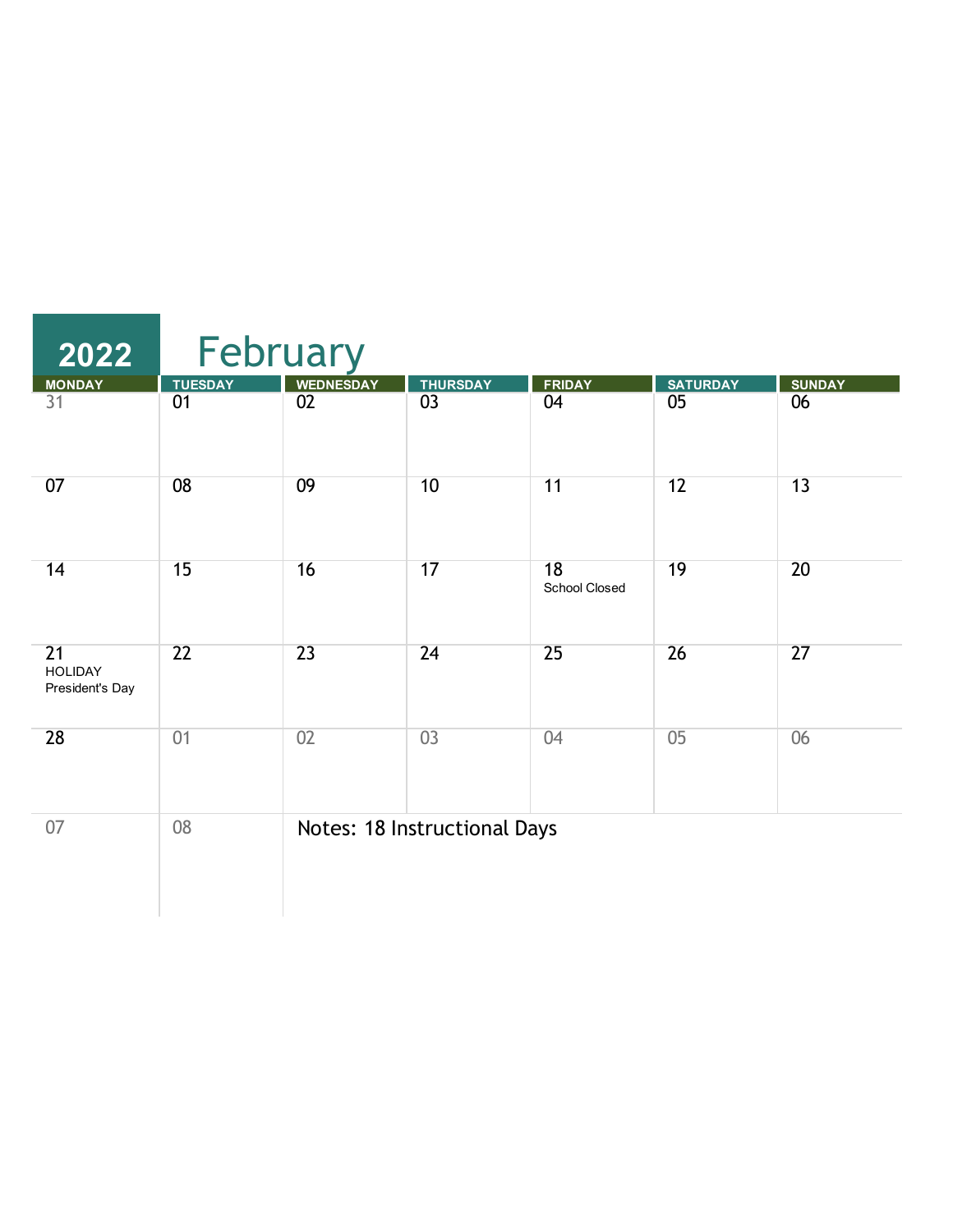| $\overline{2022}$                               | March           |                  |                              |                     |                 |                 |  |  |  |
|-------------------------------------------------|-----------------|------------------|------------------------------|---------------------|-----------------|-----------------|--|--|--|
|                                                 | <b>TUESDAY</b>  | <b>WEDNESDAY</b> | <b>THURSDAY</b>              | <b>FRIDAY</b>       | <b>SATURDAY</b> | <b>SUNDAY</b>   |  |  |  |
| MONDAY<br>28                                    | 01              | 02               | $\overline{03}$              | 04                  | 05              | 06              |  |  |  |
| 07                                              | 08              | 09               | 10                           | 11                  | 12              | 13              |  |  |  |
| 14                                              | 15              | 16               | 17                           | 18<br>School Closed | 19              | 20              |  |  |  |
| 21                                              | $\overline{22}$ | $\overline{23}$  | 24                           | $\overline{25}$     | 26              | $\overline{27}$ |  |  |  |
| 28<br>Student Led<br>Conferences - No<br>School | 29              | 30 <sup>2</sup>  | 31                           | 01                  | 02              | 03              |  |  |  |
| 04                                              | 05              |                  | Notes: 21 Instructional Days |                     |                 |                 |  |  |  |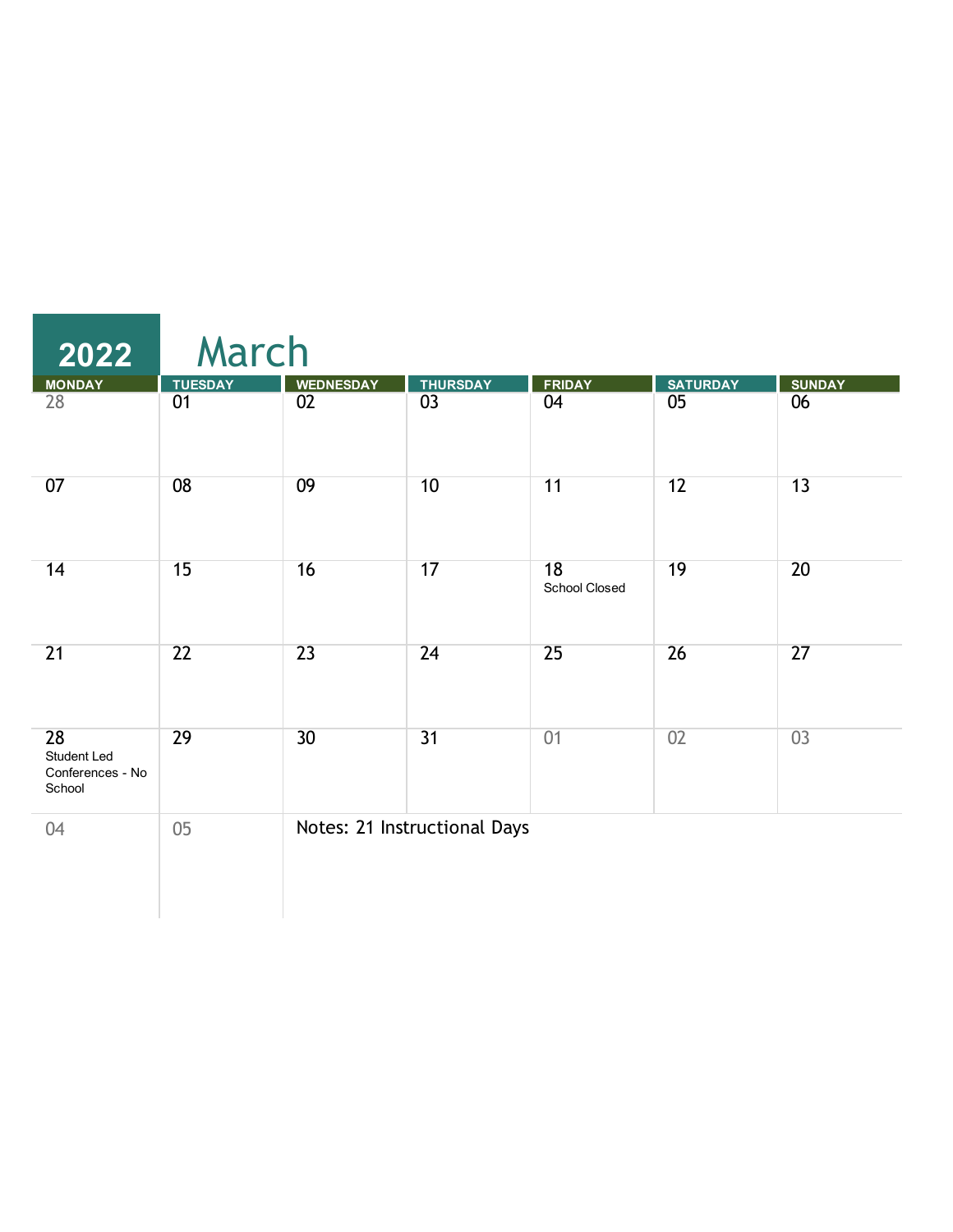| 2022                       | pril                       |                            |                                 |                                     |                               |               |
|----------------------------|----------------------------|----------------------------|---------------------------------|-------------------------------------|-------------------------------|---------------|
| <b>MONDAY</b>              | <b>TUESDAY</b>             | <b>WEDNESDAY</b>           | <b>THURSDAY</b>                 | <b>FRIDAY</b>                       | <b>SATURDAY</b>               | <b>SUNDAY</b> |
| 28                         | 29                         | 30                         | $\overline{31}$                 | 01                                  | 02                            | 03            |
| 04<br><b>PARCC Testing</b> | 05<br><b>PARCC Testing</b> | 06<br><b>PARCC Testing</b> | 07<br><b>PARCC Testing</b>      | 08                                  | 09                            | 10            |
| 11<br>PARCC Make-Up        | 12<br>PARCC Make-Up        | 13<br>PARCC Make-Up        | 14<br>PARCC Make-Up             | 15<br><b>HOLIDAY</b><br>Good Friday | 16<br><b>Emancipation Day</b> | 17            |
| 18<br>Spring Break         | 19<br>Spring Break         | 20<br>Spring Break         | $\overline{21}$<br>Spring Break | $\overline{22}$<br>Spring Break     | $\overline{23}$               | 24            |
| 25                         | 26                         | 27                         | 28                              | 29                                  | 30                            | 01            |
| 02                         | 03                         |                            | Notes: 15 Instructional Days    |                                     |                               |               |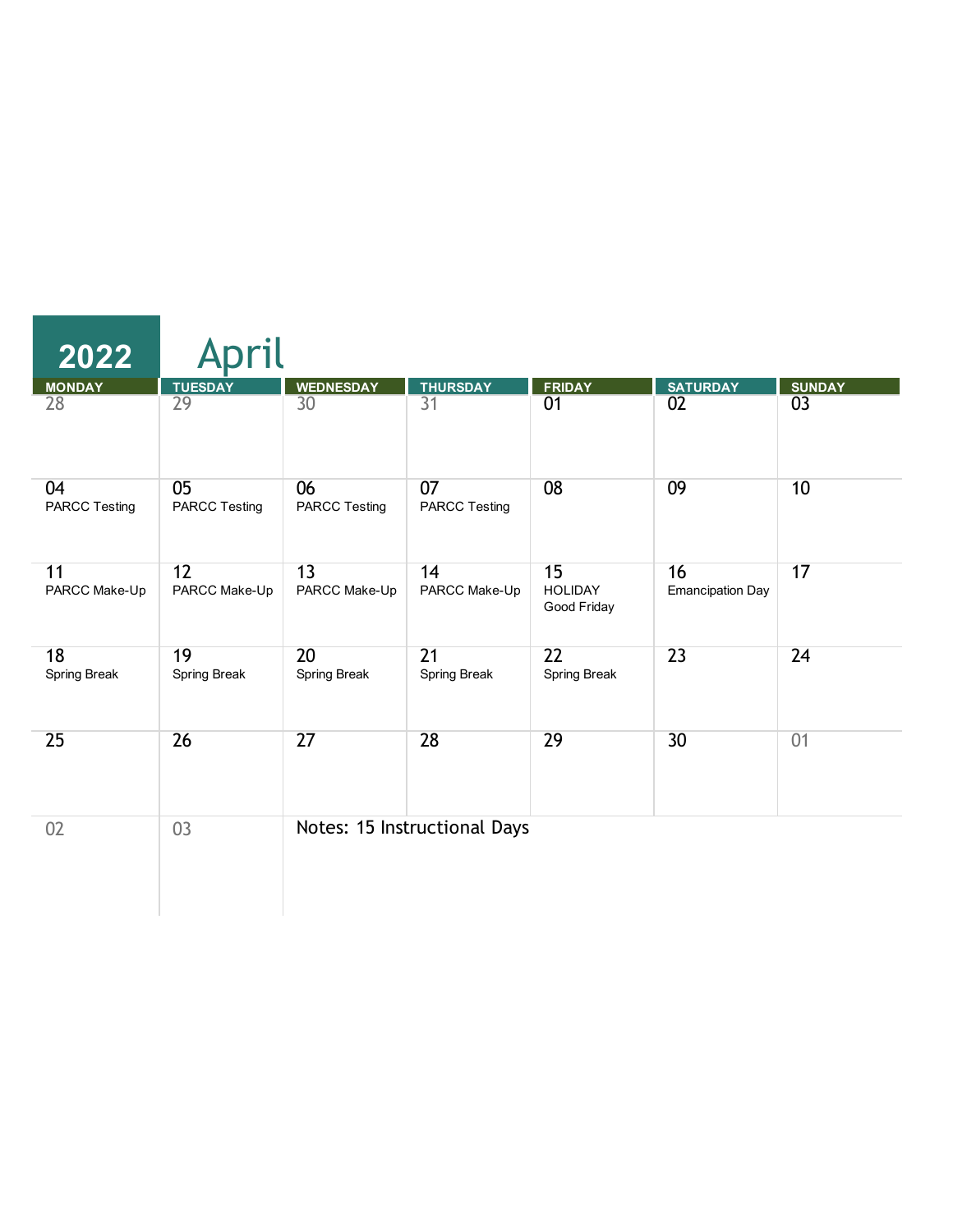| $\overline{2022}$                           | May                        |                               |                              |                                      |                 |               |
|---------------------------------------------|----------------------------|-------------------------------|------------------------------|--------------------------------------|-----------------|---------------|
| <b>MONDAY</b>                               | <b>TUESDAY</b>             | <b>WEDNESDAY</b>              | <b>THURSDAY</b>              | <b>FRIDAY</b>                        | <b>SATURDAY</b> | <b>SUNDAY</b> |
| 25                                          | 26                         | $\overline{27}$               | 28                           | $\overline{29}$                      | 30              | 01            |
| 02                                          | 0 <sup>3</sup>             | 04                            | 05                           | 06                                   | 07              | 08            |
| 09                                          | 10                         | 11                            | 12                           | 13<br>Hu Graduation<br>School Closed | 14              | 15            |
| 16<br><b>NWEA Testing</b>                   | 17<br><b>NWEA Testing</b>  | 18<br><b>NWEA Testing</b>     | 19<br><b>NWEA Testing</b>    | 20                                   | $\overline{21}$ | 22            |
| 23                                          | 24<br><b>PARCC Science</b> | 25<br>NWEA Algebra<br>Testing | 26                           | 27<br><b>School Closed</b>           | 28              | 29            |
| 30<br><b>HOLIDAY</b><br><b>Memorial Day</b> | 31                         |                               | Notes: 19 Instructional Days |                                      |                 |               |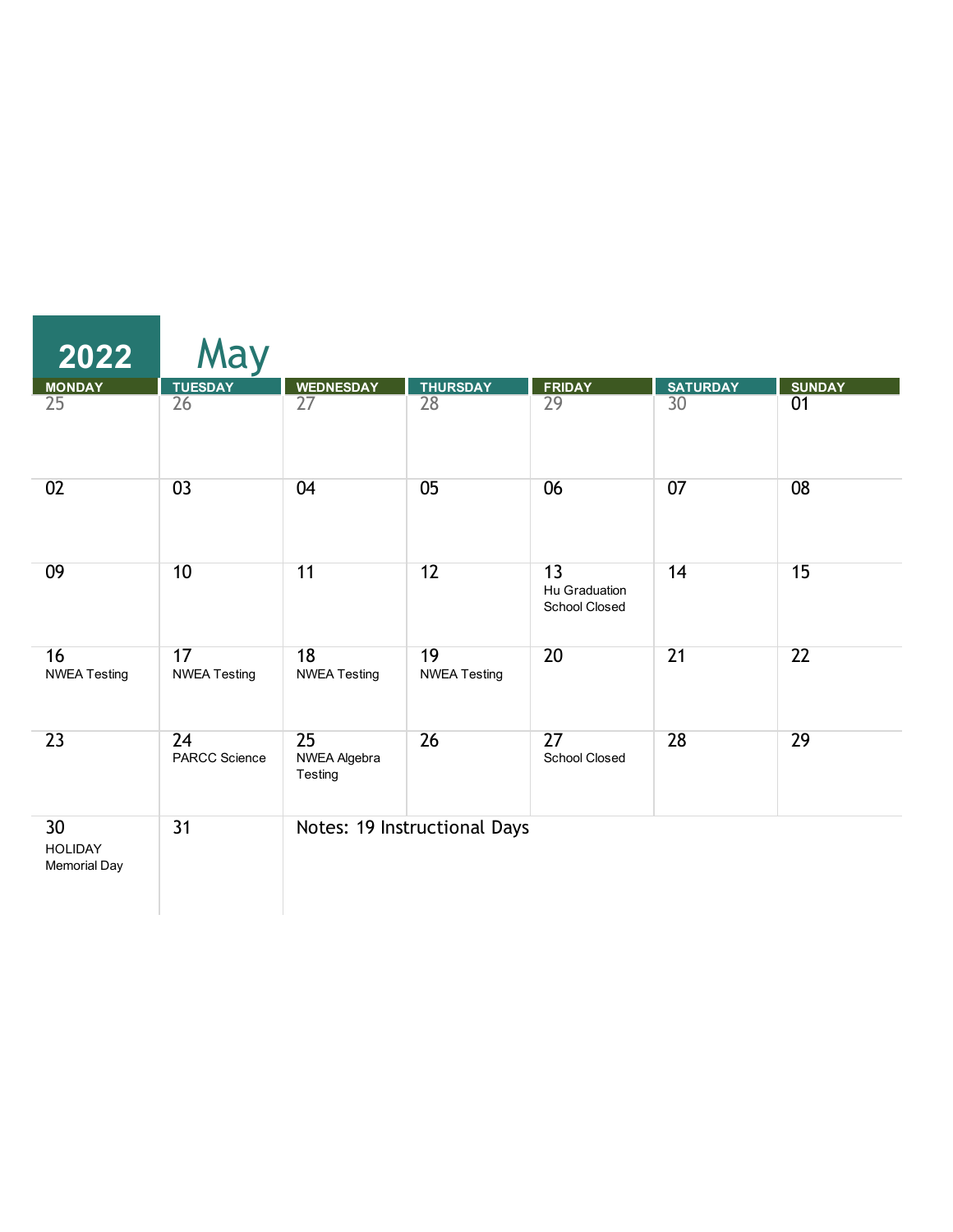| 2022                             | June                 |                                       |                              |                                                                          |                       |                     |
|----------------------------------|----------------------|---------------------------------------|------------------------------|--------------------------------------------------------------------------|-----------------------|---------------------|
| <b>MONDAY</b><br>30 <sup>°</sup> | <b>TUESDAY</b><br>31 | <b>WEDNESDAY</b><br>01                | <b>THURSDAY</b><br>02        | <b>FRIDAY</b><br>$\overline{03}$<br>Promotion<br>Ceremony - No<br>School | <b>SATURDAY</b><br>04 | <b>SUNDAY</b><br>05 |
| 06                               | 07                   | 08                                    | 09                           | 10                                                                       | 11                    | 12                  |
| 13                               | 14                   | 15<br>Last Day for<br><b>Students</b> | 16                           | 17<br>Last Day for Staff                                                 | $\overline{18}$       | 19                  |
| 20                               | 21                   | $\overline{22}$                       | 23                           | $\overline{24}$                                                          | 25                    | 26                  |
| 27                               | 28                   | $\overline{29}$                       | 30                           | 01                                                                       | 02                    | 03                  |
| 04                               | 05                   |                                       | Notes: 10 Instructional Days |                                                                          |                       |                     |